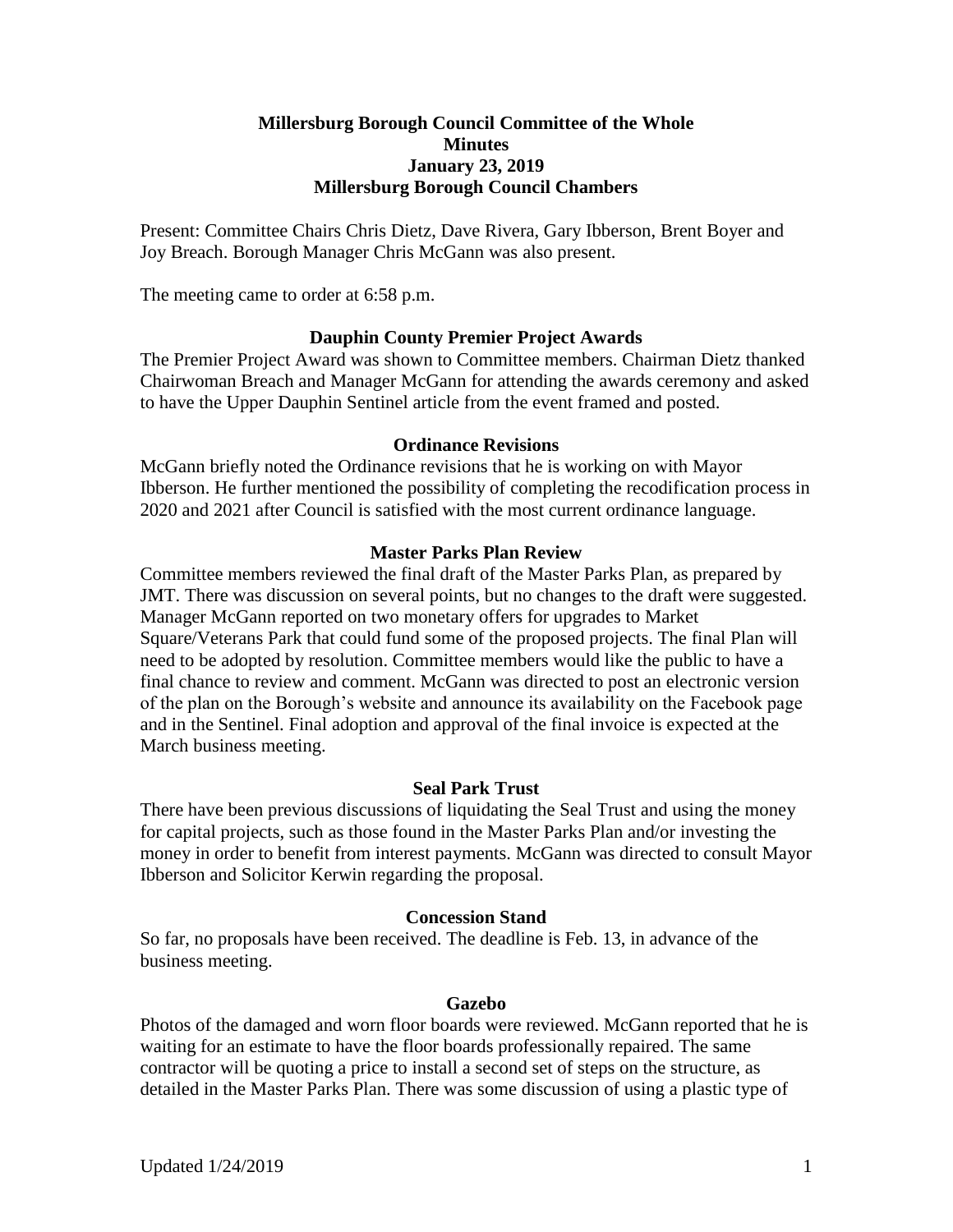board, but wood will be used. Chairman Rivera requested that the public works crew use adhesive bonding primer when painting the structure.

### **New Mower Purchase**

There is \$9,000 budgeted this year for a new riding mower for the public works department. This will replace the Kubota tractor model. So far, quotes have been received for a John Deere mower. We are still waiting for quotes on Bad Boy, Ferris and Kubota brand mowers.

# **MYO Park Project**

The Borough Engineer has reviewed the stormwater management plans developed by the consultants on the MYO Project. A conference call was held earlier this month and some recommended waivers to ordinance requirements are being developed. Council would need to formally approve the waivers. McGann has asked for the documentation in time for the February Business Meeting.

### **Seal Park Request**

Chairman Dietz received a request to have stone placed on one of the informal paths on the west side of Seal Park. After discussion, it was decided that the proposal is not feasible. The grade is too steep, which would cause the stone to wash into the grass. Additionally, the trail would terminate in the grass rather than connect to the rest of the trail system in the park. Chairman Dietz will respond to the person who made the request.

### **Facility Use Agreements**

Three facility use agreements for parks will be on the agenda for the Business Meeting.

# **2019 Paving Program**

Committee members reviewed the proposal for paving the Borough's portion of Rising Sun Road as a joint project with Upper Paxton Township. The proposal would be to install a new wearing course and perform base repairs as needed. Repairs to the catch basins can be performed in-house. The Committee members would also like the Borough engineer to provide the usual services such as site visits and contract preparation. The project will require a Highway Occupancy Permit to tie into the state highway. Approval of the contract with Brinjac will be an action item for the Business Meeting.

# **Bowman Street Parking Situation**

McGann showed a photo of the parking situation on Bowman Street. He recommended "no parking this side" for the north side of the street. Committee members took it under advisement, but no action is planned at this time.

# **Handicapped Parking Ordinance**

The draft ordinance was reviewed by the committee. One outstanding question to be answered is whether a handicapped parking space would be specifically reserved for the person who requested (and paid for) the space at a residential property. Committee members were asked to continue to review the draft and Solicitor Kerwin will be asked to review the language.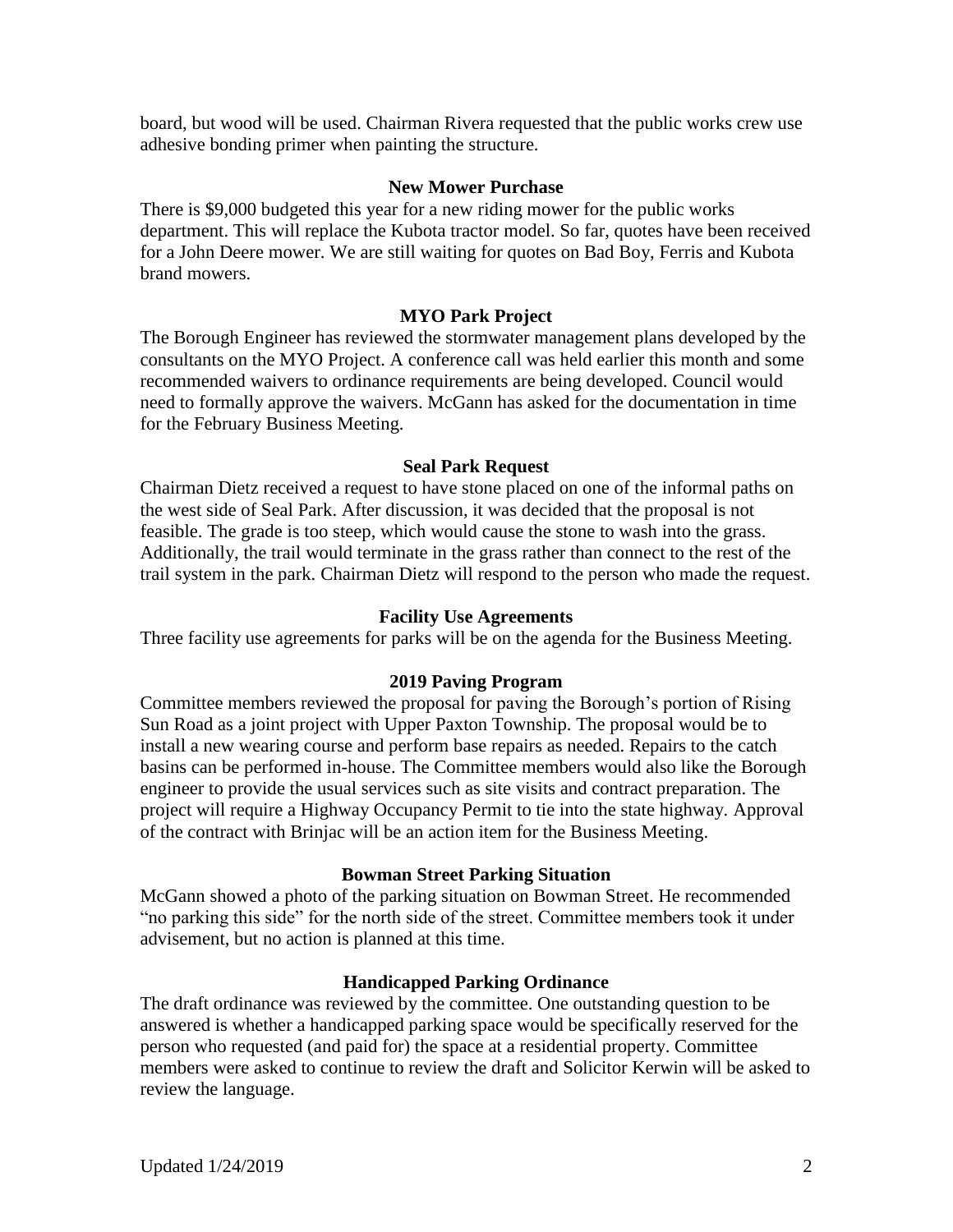# **LED Street Light Upgrade**

Chairman Dietz and Manager McGann presented their research into the LED upgrade proposal. One point of discussion has been whether LED lights attract insects, particularly mayflies. Our electricity purchasing consortium representative has suggested color temperatures in the 2700K to 3200K range. According to an internet search, this would result in a yellowish light rather than a blue/white shade, which have higher color temperatures. The other major question was public reaction. After speaking with other municipalities that have converted to LEDs, there were a handful of isolated complaints, but most reaction was neutral to supportive. McGann was authorized to have further discussions with PPL. The following issues are to be addressed with PPL:

- Would it be possible to have different color temperatures in different parts of town? Perhaps the 2700K to 3200K could be used closer to the river, where mayflies are a concern, and higher temperatures could be used in the rest of the Borough?
- What options are available for the pole lights in the Square?

The Committee would like a formal vote at a Business Meeting before the project is finalized.

### **Facility Use Request – Cherry Blossom Festival**

The festival is scheduled for May 4, 2019. One possible addition for this year is the inclusion of pony rides, provided by 4H. McGann is working on options to ensure that the rides can be provided safely.

### **Right to Know Request Form**

McGann reported that a new form is being used, in keeping with recommendations from the Commonwealth's Office of Open Records.

### **HRG Supplemental Request**

Committee members reviewed the request regarding additional funds for the State Street Storm Sewer project. Committee members were opposed to paying any additional funds and there is no money available anyway. McGann will draft an appropriate response and have Chairman Dietz review.

### **Pet Store Claim**

Committee members reviewed a document that was received from Cathy's Critters regarding claims of lost revenue connected to the State Street Storm Sewer project. Solicitor Kerwin will be consulted on the matter and HRG will be asked to provide additional data regarding when access to the store was blocked.

### **Property Maintenance Deputy**

Chairman Boyer announced that Donald "Skip" Wingard has agreed to work as a volunteer deputy to assist with the property maintenance program. Per the Property Maintenance Ordinance, Council consent is required to deputize a person. This will be an action item for the Business Meeting. McGann will draft a proposed list of duties for Mr. Wingard.